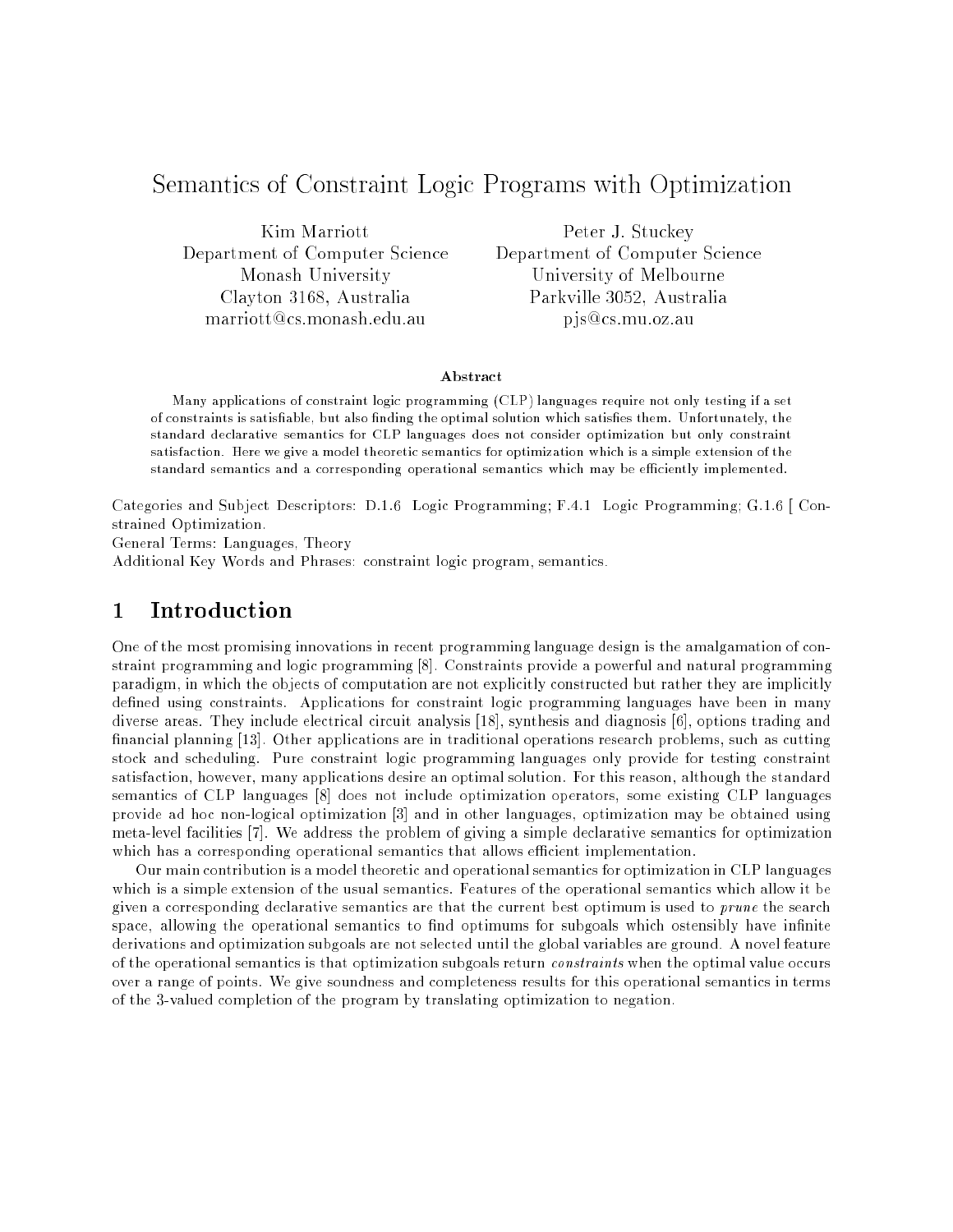### 2 Example

A major application of CLP languages is for constraint satisfaction problems (CSPs). This requires constructing a set of constraints and determining whether the set is satisfiable, that is whether it has an answer. However, CSPs, contrary to their name, often include an optimization component. Not only must the answer satisfy the required constraints, it should also be the best such answer.

Consider the following  $CLP(\mathcal{R})$  program for determining the values of stock options (adapted from [13]). A "call" is a contract to allow the holder the option to buy a stock at some exercise price  $(X)$  at some later date if desired. Obviously if later the stock price  $(S)$  is greater than the exercise price the call has value (V) given by  $S - X$ . If the stock price is lower than the exercise price the call is worthless. A "put" is a contract to allow the holder to sell at the exercise price. The total value of a "call" or "put" must consider the cost to purchase the contract, and the interest on this cost between purchase and exercising the option.

```
call value (S, V) :- S = X, V = S-X.
call value(S, X, V) :- S < X, V = 0.
put value(S, X, V) :- S >= X, V = 0.
put value(S, X, V) :- S < X, V = X-S.
value(call, Buy or Sell, Stockprice,Cost,InterestRate,ExercisePrice,Value) :-
    call value(StockPrice, ExercisePrice, Option Value),
    Value = Buy or Sell * (Option Value - Cost * (1 + InterestRate)).
value (put, Buy or Sell,Stockprice,Cost,InterestRate,Cost,InterestRate, Value) :-
    put value(StockPrice, ExercisePrice, Option Value),
    Value = Buy or Sell * (Option Value - Cost * (1 + InterestRate)).
```
The program can be used for answering many and varied questions relating values of stock options. For instance, the following query asks for the value of a combination of selling a call and a put option.

```
query1(Stockprice, Wealth) :-
     - 1, P = 1, P = 1, P = 1, P = 1, P = 1, P = 1, P = 1, P = 1, P = 1, P = 1, P = 1, P = 1, P = 1, P = 1, P = 1, 
     value(put, Sell, Stockprice, P, I, X, Wealth1),
     value(call, Sell, Stockprice, C, I, X, Wealth2),
```
The answers are

```
wealth = Stockprice - 79, 0 = Stockholm = 89. 0 = 99. 0 = 99. 0 = 99. 0 = 99. 0 = 99. 0 = 99. 0 = 99. 0 = 99. 0
wealth = -Stockprice + 119, 99 stockprice + 119, 99 stockprice + 119, 99 stockprice + 119, 99 stock price + 1
```
Constraint logic programs only provide for the capability of asking existential questions, however, many applications desire an optimal solution. An obvious query to the above program, given the nature of the problem, is to ask for the conditions that maximize wealth, that is minimize loss. We would like to be able to write a query of the form

?- min( query1(S, W), -W, [S, W], [MaxStock, MaxWealth]).

which is read as: find the values MaxStock and MaxWealth for the variables S and W that minimize the expression  $-W$  for the answers to the query query1(S, W). This returns the answer constraint

```
MaxWealth = 20, MaxStock = 99.
```
For this reason, some existing CLP languages e.g. CHIP, provide ad hoc non-logical optimization and in other languages, optimization may be obtained using meta-level facilities [7]. In both cases the advantages of the simple declarative semantics of the CLP language are lost. We wish to provide language facilities for asking for optimal solutions which admit an efficient implementation, but also have a simple declarative semantics.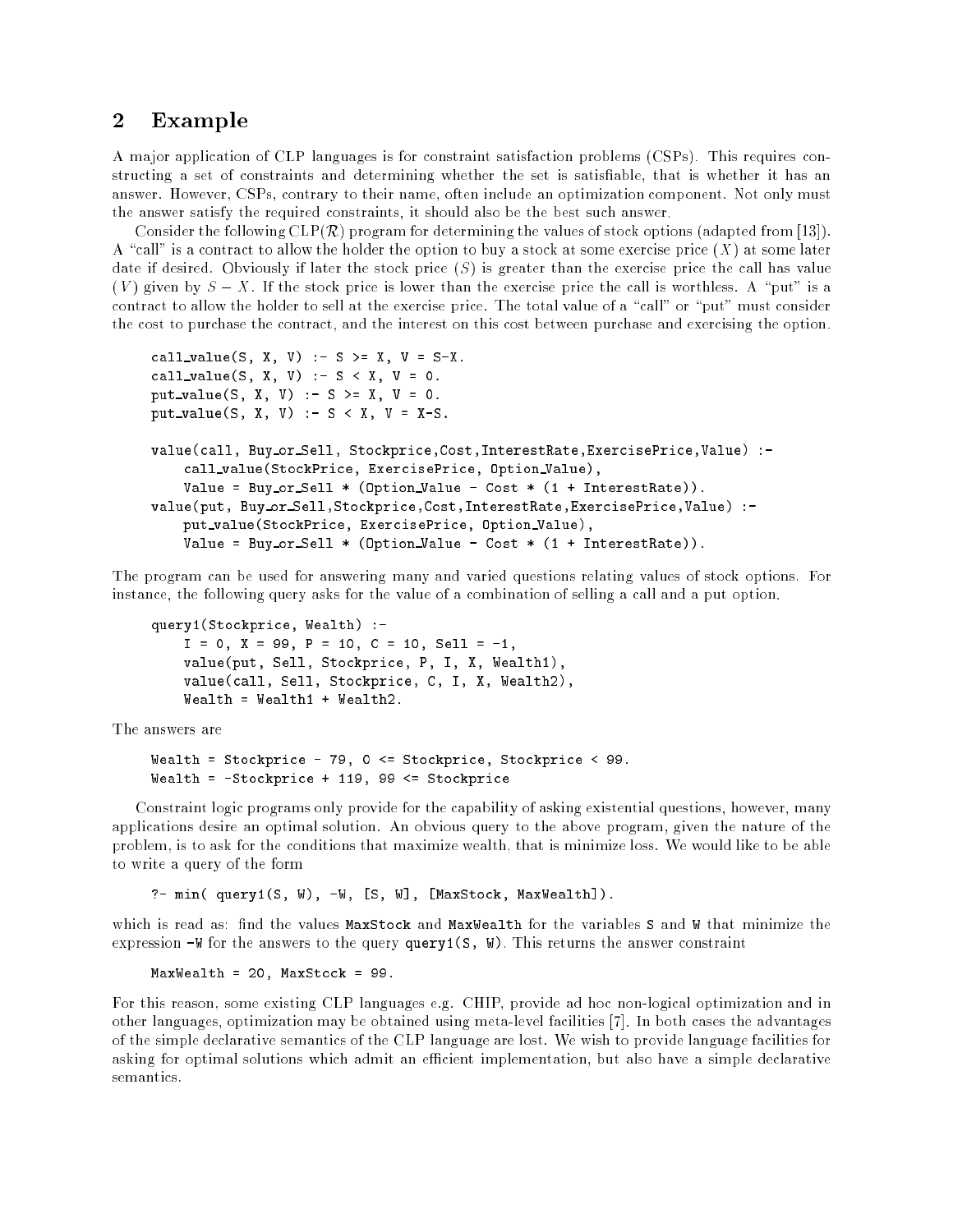In the above case the maximum wealth is achieved at exactly one stock price, but for other option combinations the maximum may occur over a range. Rather than just returning one such position, or returning an infinite number of answers representing all such positions, we would like, in keeping with the spirit of constraint logic programming, to return constraints determining when the maximum occurs. The following goal, which asks for the maximum prot from a combination of two put and two call options,

```
?- min( query2(S, W), -W, [S, W], [MaxStock, MaxWealth]).
query2(Stockprice, Wealth) :-
    Buy = 1, Sell = -1, I = 0.1
    value(put, Buy, Stockprice, 10, I, 20, Wealth1),
    value(put, Sell, Stockprice, 18, I, 40, Wealth2),
    value(call, Sell, Stockprice, 15, I, 60, Wealth3),
    value(call, Buy, Stockprice, 10, I, 80, Wealth4),
```
returns the answer constraints

```
maxwealth = 14.3, 40 maxwealth = 14.3, 40 maxwealth = 14.3, 40 maxwealth = 14.4, 40 maxwealth = 14.4, 40 maxwe
MaxWealth = 14.3, MaxStock = 60.
```
representing all the stock prices where the maximum wealth is achieved. Note the two answers could be represented by one but they are computed in this manner because they arise from two distinct answer constraints for query2.

Existing constraint logic programming languages are ideally suited to answering satisfaction questions, this being the core of their operational behavior. However solving optimization problems with a CLP language is more problematic. Because of the importance of optimization some languages like CHIP [3] provide an ad hoc optimization facility which destroys the underlying declarative semantics. In the remainder of this paper, we show how to introduce a refinement of the optimization operator used above into the CLP language without compromising the usual model theoretic semantics.

## 3 A naive operational semantics for optimization

In this section we first give the usual operational semantics for CLP programs, and extend this in a simple way to include minimization. We show this simple extension has a number of problems.

#### 3.1 Standard operational semantics of CLP

Predicates in a CLP program are divided into two classes: the *primitive constraints*, Prim, and the programmer-defined atoms, Atom. Primitive constraints are predefined in the sense that they have an intended meaning or interpretation which, for efficiency, is built into the solver for the language. For example the primitive constraints in  $CLP(\mathcal{R})$  are linear arithmetic equalities and inequalities over the real numbers and syntactic equalities over terms. We let  $A$  be the intended model for the primitive constraints.

For simplicity we require that atoms have the form  $p(x_1,..,x_n)$  where the  $x_i$  are distinct variables. Primitive constraints, however, can have terms constructed from (pre-defined) function symbols as arguments. A literal is an atom or a primitive constraint. A constraint is a conjunction of primitive constraints. We do not differentiate two constraints that are logically equivalent.

We do not give a constraint  $\alpha$  -constraint to the variables in S . That is  $S$  is 9 V  $\alpha$  ,  $\beta$  where  $\alpha$   $\mu$  where  $\alpha$ folisi varsing  $\mu$  , and the function variable construction variables as symmetric object and returns the set of (free) variables occurring in it. We let I and V stand for existential and universal closure respectively. Hence  $\Box$  a denotes whether a is satisfiable. The set of constraints is assumed to be closed under existential quantication.

A *(constraint logic)* program is a finite set of clauses of the form  $H \leftarrow B$ , where the head, H, is an atom and the body,  $B$ , is a sequence of literals. A goal is a (possibly empty) sequence of literals.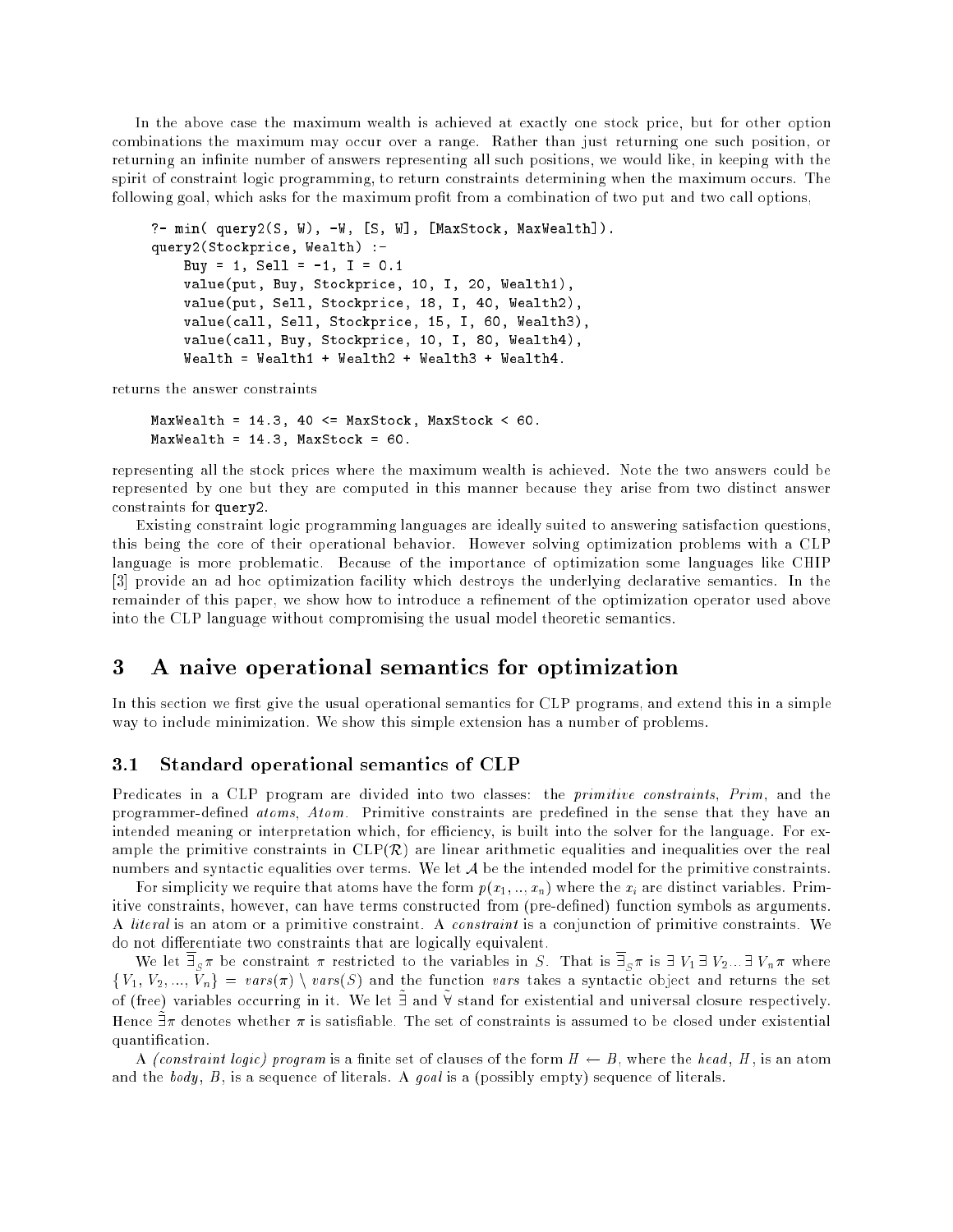A renaming is a bijective mapping between variables. We naturally extend renamings to mappings between atoms, clauses, and constraints. Syntactic objects  $s$  and  $s$  are said to be renamings if there is a renaming  $\rho$  such that  $\rho(s) = s$  . The definition of an atom A in program P with respect to variables W , define  $\alpha$  , as a finite set of renamings of clauses in P such that each renaming has A as a head and has variables disjoint from  $(W - vars(A))$ .

The operational semantics of a program is in terms of "answers" to its "derivations" which are reduction sequences of "states" where a state is a tuple consisting of the current constraint, and the current literal sequence, or "goal".

A state  $\langle \pi, G \rangle$  is reduced as follows. A fixed selection rule is used to choose a literal L in G.

- 1. If  $L \in \mathbb{F}$  rim and  $\exists$  (L  $\land$  ), the state is reduced to  $\langle L \land \mathcal{X}, G \land L \rangle$ ;
- 2. If  $\alpha$  2 atom, the state is reduced to h; B  $\alpha$  is a finite form  $\alpha$   $\alpha$   $\beta$   $\alpha$   $\beta$   $\alpha$   $\beta$   $\beta$  and  $\alpha$

Note that  $::$  denotes concatenation of sequences and  $\setminus$  deletes an element from a sequence.

A derivation of state s for program P is a sequence of states  $s_0 \rightarrow \cdots \rightarrow s_n$  where  $s = s_0$  and there is a reduction from si to si+1. <sup>A</sup> derivation is successful when the last state has an empty sequence of atoms. Let  $\pi$  be the constraint in the last state of a successful derivation from a state s. The constraint  $\pi$  restricted to the variables in s is said to be an answer to state s. We will denote the set of answers to state s by answer(s). Informally we will talk about the answers to a goal G meaning the answers to the state  $\langle true, G \rangle$ . A state is *finitely evaluable* if it has no infinite derivation.

#### 3.2 A naive operational semantics for optimization

For optimization to make sense there must be a partial order  $\leq$  on the intended model A so we can compare elements. In the case of the reals it is just the usual arithmetic inequality. For technical convenience, we will assume that this ordering is total, thus if a minimum exists, it is unique, and that there are ground terms in the language representing the possible minimum values. We also extend the ordering to include two new elements  $-\infty$  and  $+\infty$  respectively smaller than and larger than every element of A, thus ensuring that lubs and glbs always exist.

The point of optimization is to find "solutions" of a constraint set which are optimal with respect to the underlying ordering. More exactly, a mapping,  $\alpha$ , from variables to the domain of A is a *solution* of constraint  $\pi$  if  $\mathcal{A} \models \alpha(\pi)$ . We let soln( $\pi$ ) denote the set of solutions of  $\pi$ . The greatest lower bound of expression M in the context of constraint  $\pi$ ,  $glb(M, \pi) = \prod {\{\alpha(M) \mid \alpha \in soln(\pi)\}}$ . The minimum of M wrt a is defined by  $m = q w(M, n)$  if  $M = m \wedge n$ , otherwise there is no minimum. Dually we can define the least upper bounds and maximums of  $M$ . However we will ignore maximal solutions because in the usual constraint domains we can rewrite maximization into minimization, and regardless the treatment is dual to that for minimization.

The syntax of CLP programs and goals is extended so as to allow optimization subgoals as literals in the body or goal. An optimization subgoal has the form

$$
min(G, M, E, E')
$$

where  $G$  is a goal and the other arguments are expressions. The intuitive reading of this subgoal is: find the value  $E$  for expression  $E$  which gives a minimal value of  $M$  in the context of the answers to  $\mathbf{G}$ .

The easiest way to incorporate optimization into the CLP operational semantics is to evaluate optimization subgoals whenever they are selected. The intuitive idea is to first find all of the answers to the state  $\langle \pi, G \rangle$  where  $\pi$  is the current constraint. Then compute the minimum value m of M for the answers, considered as a disjunction of constraints and find the value  $e$  that  $E$  takes at this minimum. Finally, the constraint  $E' = e$ , reflecting the result of the minimization subgoal, is added to the current constraint.

Unfortunately, there is a problem with this intuitive idea. The problem is that for a particular minimum m there may be (possibly infinitely) many different values for  $e$ . A solution to this problem, in keeping with the design philosophy of CLP languages, is to return a disjunction of constraints representing these possible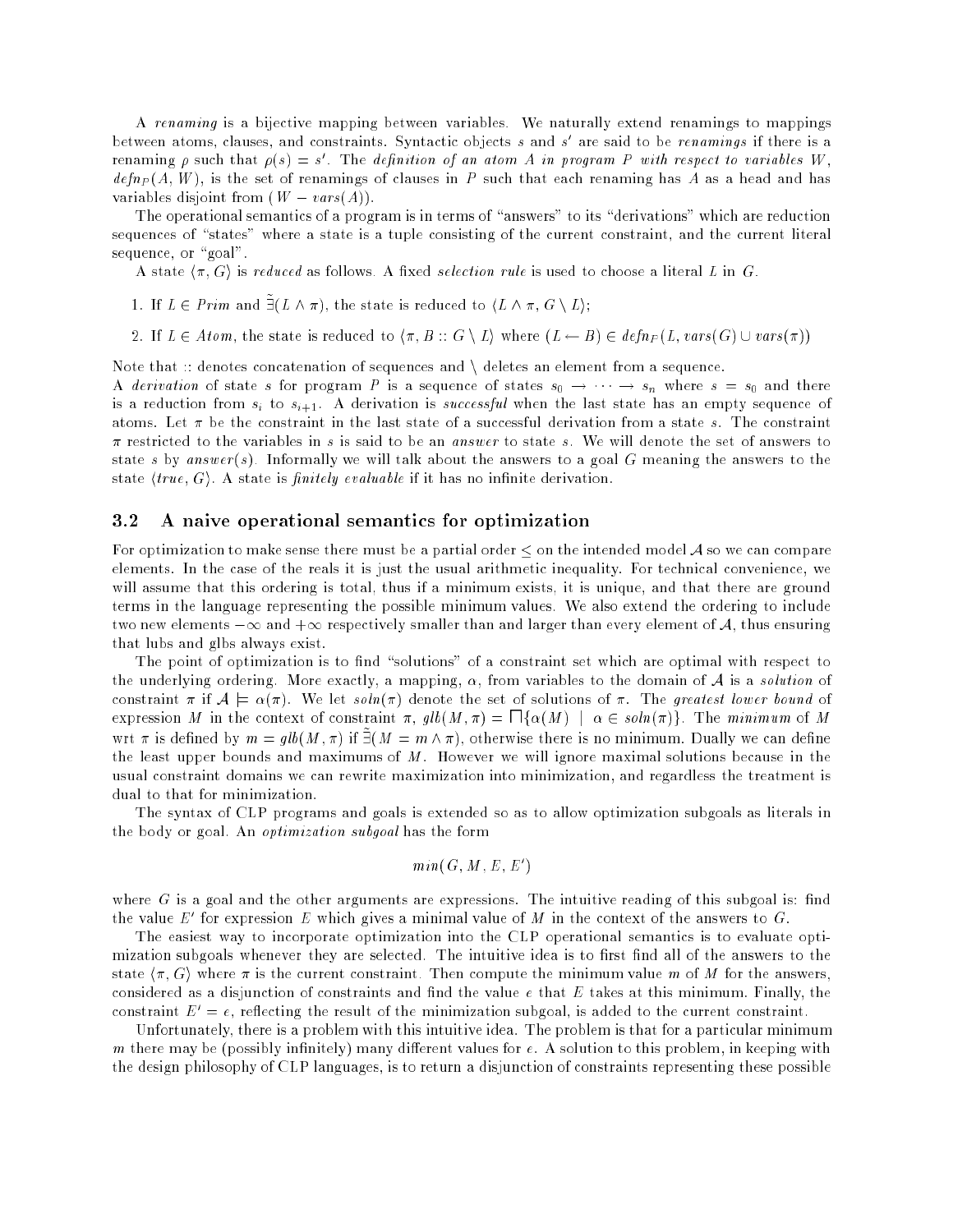different values. As long as there are only finitely many answers from the original query compatible with the minimum value, a finite disjunction suffices to represent the different values for  $e$ . These considerations give rise to the following denitions:

The (partial) function minimize( $\pi$ ,  $L$ ) where L is the minimization subgoal min( $G$ ,  $M$ ,  $E$ ,  $E$ ), where  $\langle \pi, G \rangle$  is finitely evaluable, is defined by

$$
minimize(\pi, L) = {\overline{\exists}_{E'}} \pi' \land M = m \land E' = E \mid \pi' \in \Pi
$$
 / {false}

where  $\Pi =$  answers  $(\pi, G)$  and  $m = q b(M, \sqrt{\Pi})$ , unless  $m = -\infty$  or  $m = +\infty$  in which case minimize  $(\pi, L)$  $\emptyset$ . Note that if m is not a minimum wrt  $\Pi$ , then the above definition makes minimize( $\pi, L$ ) =  $\emptyset$  because  $\pi$   $\wedge$   $m$   $\equiv$   $m$  is unsatisfiable for all  $\pi$   $\in$   $\pi$ . Ine case  $m$   $\equiv$   $-\infty$  corresponds to  $\langle \pi,$  G) naving an answer that does not constrain M below, and  $m = +\infty$  to where  $\langle \pi, G \rangle$  has no answers.

Example 3.1 Consider the following program

g(X, Y, Z) :- <sup>X</sup> <sup>&</sup>lt; 1, <sup>Y</sup> >= 0, <sup>Z</sup> <sup>=</sup> <sup>Y</sup> <sup>+</sup> 1. g(X, Y, Z) :- <sup>Y</sup> 2, <sup>Z</sup> <sup>X</sup> <sup>+</sup> Y. g, y, y, y, y, y, y, y, z, z, z, z,

If  $L = min(g(X, Y, Z), Y, f(X, Y, Z), V)$  and  $\pi = \{X = 2\}$  then

$$
\Pi = \{ \{ X = 2, Y \ge 2, Z \ge X + Y \}, \{ X = 2, Y \ge X + 2, Z \ge 1 \} \}
$$

 $m = glb(Y, \Pi) = 2$ , and  $minimize(\pi, L) = \{\{V = f(2, 2, U), U > 4\}\}\. \Box$ 

The operational semantics is modified by adding the following reduction step:

When the selected interal L from G is a minimization subgoal, the state  $\langle \pi, G \rangle$  can be reduced to  $\langle \pi, N \rangle$  $\pi$ ,  $\sigma \setminus L$ ) where  $\pi \in \mathbb{R}$  minimize( $\pi$ ,  $L$ ).

Note that if the goal  $G$  in  $L = min(G, M, E, E)$  has no answers then  $\langle \pi, G \rangle$  cannot be reduced. Conceptually a sub-process is spawned to compute all answers to G<sup>0</sup> . If this sub-process does not terminate as  $\,$  -mas an infinite derivation then the original derivation will not terminate and is considered to have an infinite derivation.

Unfortunately, this simple operational semantics has a number of undesirable properties. First, the answers are now dependent on the order of literal evaluation.

Example 3.2 Consider the program P,

$$
p(Y) \leftarrow 1 = Z, \min(q(X, Z), X, X, Y).
$$
  
 
$$
q(X, Z) \leftarrow 0 \leq X, \ 2*Z \leq X.
$$

With a left-to-right selection rule, the goal  $p(Y)$  has the single answer  $Y = 2$ . However with a right-to-left selection rule the same goal has the single answer  $Y = 0$ .

Second, it does not give answers to programs and goals which have an intuitively obvious meaning.

**Example 3.3** Evaluation of the goal  $p(Y)$  with the program

$$
p(Y) \leftarrow min(q(X), X, X, Y),
$$
  
 
$$
q(X) \leftarrow 0 \leq X,
$$
  
 
$$
q(X) \leftarrow 1 \leq X, q(X).
$$

will not terminate. However, it is intuitively clear that the correct answer should be  $Y = 0$ . Similarly if the constraint in the second clause is changed to  $0 \lt X$  then there is clearly no minimum, so the goal should finitely fail.  $\Box$ 

It is therefore very difficult to find a model theoretic semantic basis for optimization with this simple operational semantics. For this reason we now develop a slightly more complex operational semantics for which there is a model theoretic basis.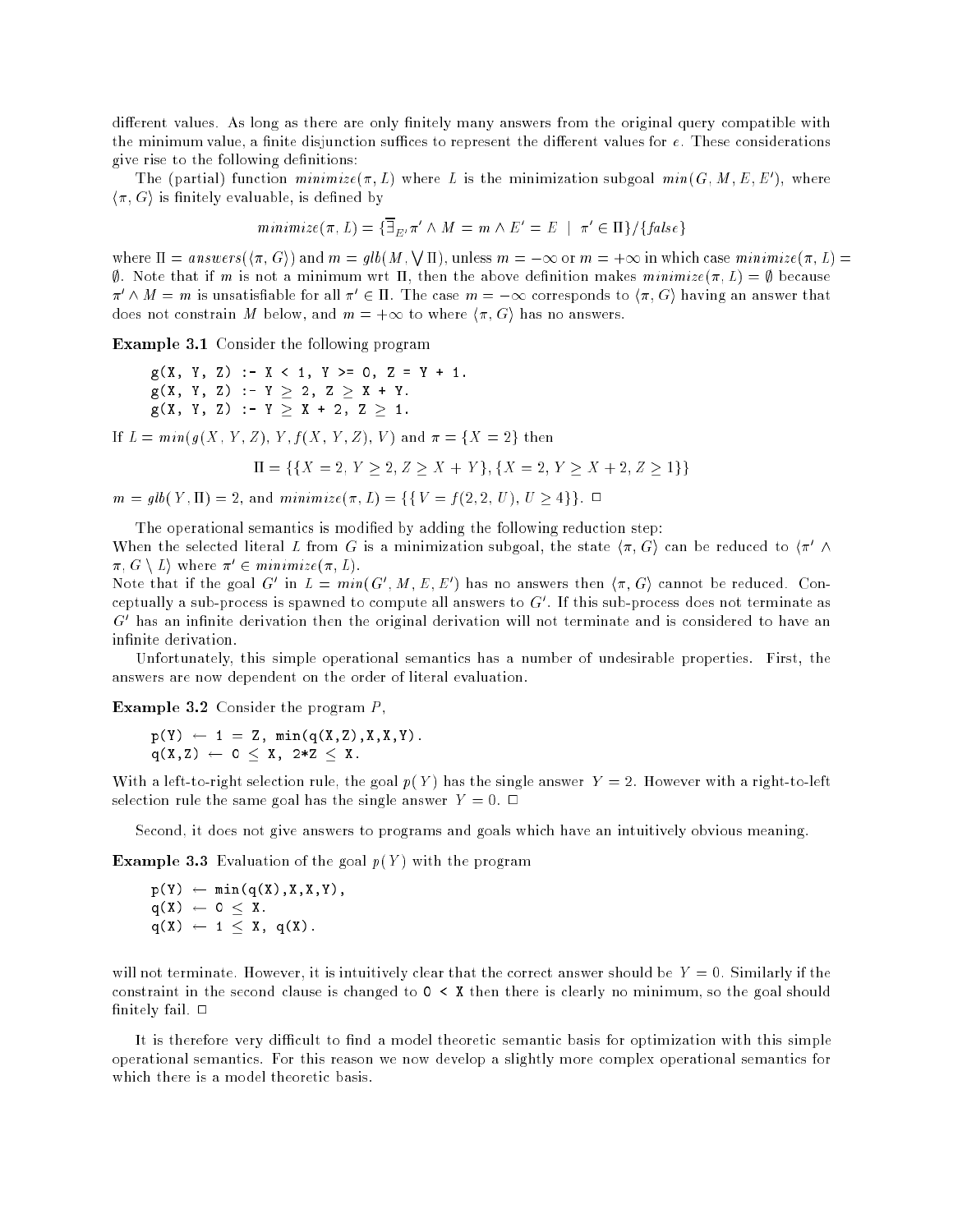### 4 A safe operational semantics for optimization

The problem with Example 3.2 is that variables affecting the optimization result are further constrained after the optimization as this means that if the optimization is performed later in the execution it gives a different result. The problem with Example 3.3 is that derivations which cannot possibly lead to a smaller minimum should be pruned - especially if they are infinite!

These motivate the following three changes. First, we add an argument to an optimization subgoal which contains the set of variables which are "local" to the minimization problem. These variables are implicitly universally quantied. For convenience we assume that they are disjoint from other variables in the clause. Thus an optimization subgoal now has the form

$$
min(W, G, M, E, E')
$$

where  $W$  is the set of local variables,  $G$  is a goal and the other arguments are expressions. The intuitive reading of this subgoal is: find the value  $E$  -for expression  $E$  which gives a minimal value for  $M$  in the context of the answers to  $G$ . The minimum is taken over all values of the variables in  $W$ .

This allows us to clearly distinguish between the local variables which cannot be constrained after the optimization and the other, "global", variables in the optimization which can be constrained outside of the optimization.

Second, we modify the operational semantics for optimization so that it uses a "safe" selection rule. The selection rule is safe in the sense that an optimization subgoal is only selected when we can be sure that subsequent execution cannot change the result of the optimization. This is true whenever the global variables have a unique value.

More precisely, let L be the minimization subgoal  $min(W, G, M, E, E)$ . Define the Boolean function delay by

 $delay(\pi, L) \Leftrightarrow (\exists V \in (vars(G) \cup vars(M) \cup vars(E)) \setminus W) \neg ground(\pi, V)$ 

where ground ( $\pi$ , V) holds when constraint  $\pi$  forces V to take a unique value. Thus delay ( $\pi$ , L) holds if the result of evaluating L in the context of  $\pi$  could be changed by adding constraints over the global variables. A selection rule is safe if it never selects a minimization subgoal L in state  $\langle \pi, G \rangle$  when delay $(\pi, L)$  holds.

The third modification is to change the evaluation of the optimization subgoal so that derivations are ignored if they cannot lead to a smaller minimum value. The following function captures this intuition.

The (partial) function *minimize* ( $\pi$ ,  $L$ ) where L is the minimization subgoal  $min(W, G, M, E, E)$  is defined by

$$
minimize^*(\pi, L) = {\overline{\exists}_{E'}} \pi' \land M = m \land E' = E \mid \pi' \in \Pi \} / {\{false\}}
$$

where  $\Pi = answers(\pi, G)$ , and  $m = glb(M, \sqrt{\Pi})$ ,  $m \neq -\infty$  and  $m \neq +\infty$ , and  $\langle \pi \wedge M \langle m, G \rangle$  is finitely evaluable. If  $m=-\infty$  then minimize  $(\pi, \bot) = \emptyset$ . If  $m=+\infty$  then minimize  $(\pi, \bot) = \emptyset$  if  $(\pi, \cup)$  is finitely evaluable. The restriction that  $\langle \pi \wedge M \langle m, G \rangle$  is finitely evaluable is the weakest restriction that ensures that once we have found the minimum  $m$  the proof of its minimality is finite. In Section 6 we show how to emclently implement *minimize* .

Putting these modifications together, we define the *safe operational semantics* for optimization as follows. This extends the usual operational semantics by allowing optimization subgoals. When the selected literal L from G is a minimization subgoal, the state  $\langle \pi, G \rangle$  can be reduced to  $\langle \pi \rangle \wedge \pi, G \setminus L \rangle$  where  $\pi^+ \in minimize$  ( $\pi, L$ ). A safe selection rule must be used.

A derivation *flounders* when the last state has a non-empty sequence of delayed optimization subgoals or a derivation for some optimization subgoal flounders. A goal or state flounders if it has a derivation which flounders.

We now show how the safe operational semantics overcomes the difficulties associated with the naive semantics.

**Example 4.1** Consider the programs  $P$  from Example 3.2. The variable  $X$  is a local variable in the minimization subgoal, therefore  $P$  is rewritten to,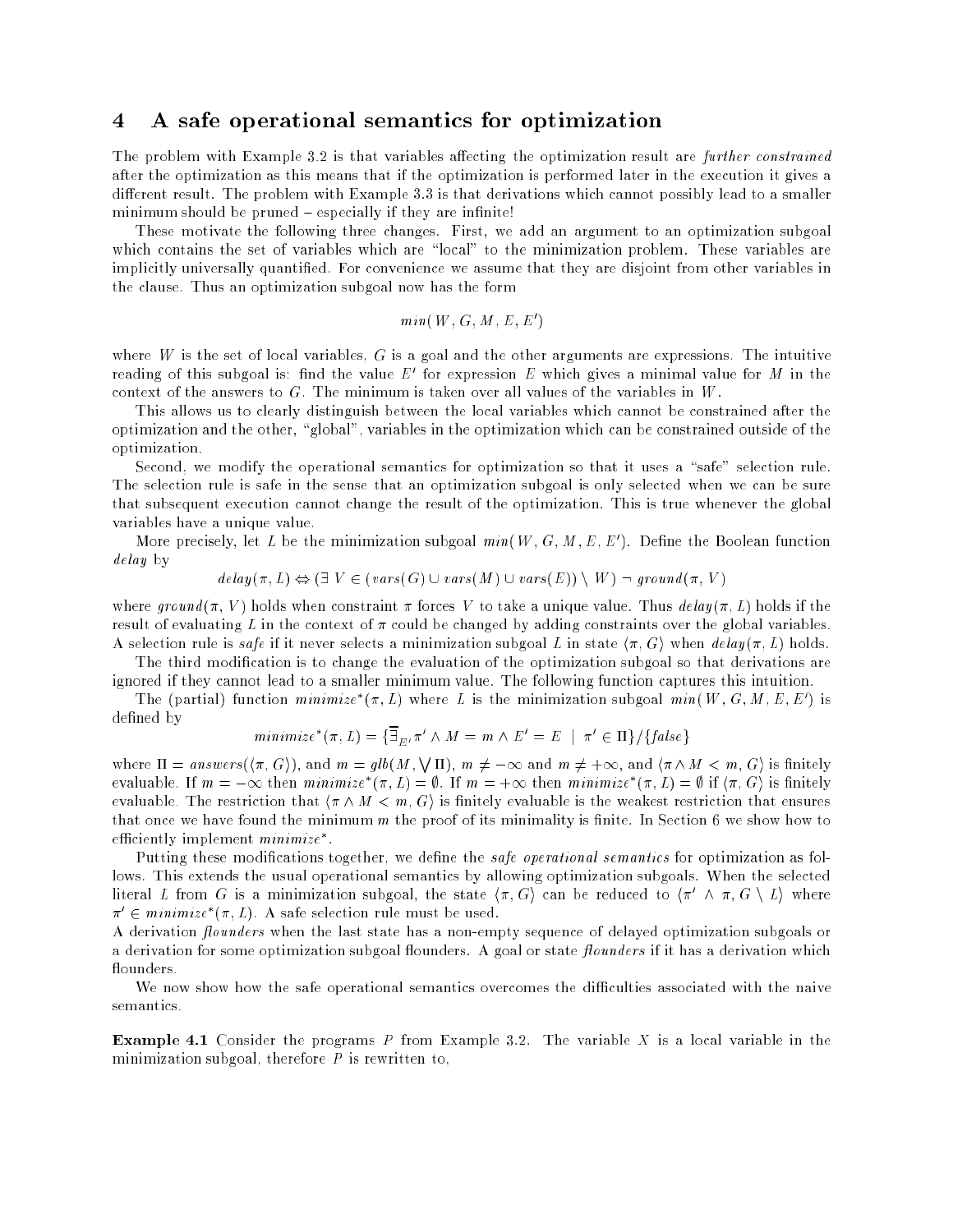$p(Y) \leftarrow 1 = Z$ ,  $min({X}, q(X, Z), X, X, Y)$ .  $q(X,Z) \leftarrow 0 \leq X, 2*Z \leq X.$ 

Using the safe operational semantics, the goal  $p(Y)$  has the single answer  $Y = 2$ . This is because the minimization subgoal cannot be selected until the global variable Z has been constrained to the value 1.  $\Box$ 

Example 4.2 Now consider the program from Example 3.3. It is rewritten into

 $p(Y) \leftarrow min({X}, q(X), X, X, Y),$  $q(X) \leftarrow 0 \leq X$ .  $q(X) \leftarrow 1 \leq X, q(X).$ 

Evaluation of the goal  $p(Y)$  with this program will now terminate with the desired answer  $X = 0$  because once we have found the possible minimum using the first clause, derivations using the second clause will be pruned. Similarly if the constraint in the second clause becomes <sup>0</sup> <sup>&</sup>lt; <sup>X</sup> then it will terminate with failure.  $\Box$ 

### 5 Declarative semantics

In this section we give a declarative semantics for minimization based on translating minimization subgoals into a subgoal with a negation. The usual semantics for programs with negation can then be used to give a declarative semantics for the resultant program. We first study the obvious translation which is based on the fact that M is the minimum value of X in the goal  $p(X)$  iff  $p(M)$  holds and there is no Z smaller than M for which  $p(Z)$  holds. We then give a refinement of this translation which allows a stronger completeness result.

**Definition 5.1** Let  $F$  be a formula possibly containing minimization subgoals. We define the *minimization* translation of F, written  $mt(F)$ , to be the formula obtained by replacing each minimization subgoal of the form  $min$  (w,  $G$ ,  $M$  ,  $E$  ,  $E$  ) in  $F$  by the sub-formula

$$
\exists M'(\exists W \ G \land M' = M \land E' = E) \land \neg (\exists W \ G \land M < M').
$$

In is simple translation captures that M is the minimum of M for goal G if  $M = M$  and  $E = E$  are compatible with an answer to  $G$  and for each answer to  $G$  there is none compatible with a value less than  $M$  . A similar translation is used in [5].  $\Box$ 

Example 5.2 Consider the following program

p(Y) :- min(fXg, g(X), X, f(X), Y). g(X) :- <sup>X</sup> >= 0.

The goal  $p(Y)$  has the unique answer  $Y = f(0)$ . The minimization translation of the first clause is

 $p(Y) \leftarrow \exists M (\exists X g(X), M = X, Y = f(X)), not (\exists X g(X), X \leq M).$ 

Substituting  $X \ge 0$  for  $g(X)$  we obtain  $Y = f(M) \wedge M \ge 0 \wedge \neg(0 \lt M) \leftrightarrow M = 0 \wedge Y = f(0)$  as expected.

The usual declarative semantics of a logic program with negation is given by the three valued models of the program's Clark completion [12]. The Clark completion [2] captures the reasonable assumption that the predicate is fully defined by the clauses in the program and so an "if-and-only-if" definition of the predicate can be obtained by combining these. The reason why three valued logic is used rather than the more usual two valued logic is because of non-termination. A goal which succeeds has the truth value  $true$ , a goal which fails is has the truth value false, and a goal which does not terminate has the truth value undefined. Following [19] we extend these notions to constraint logic programs.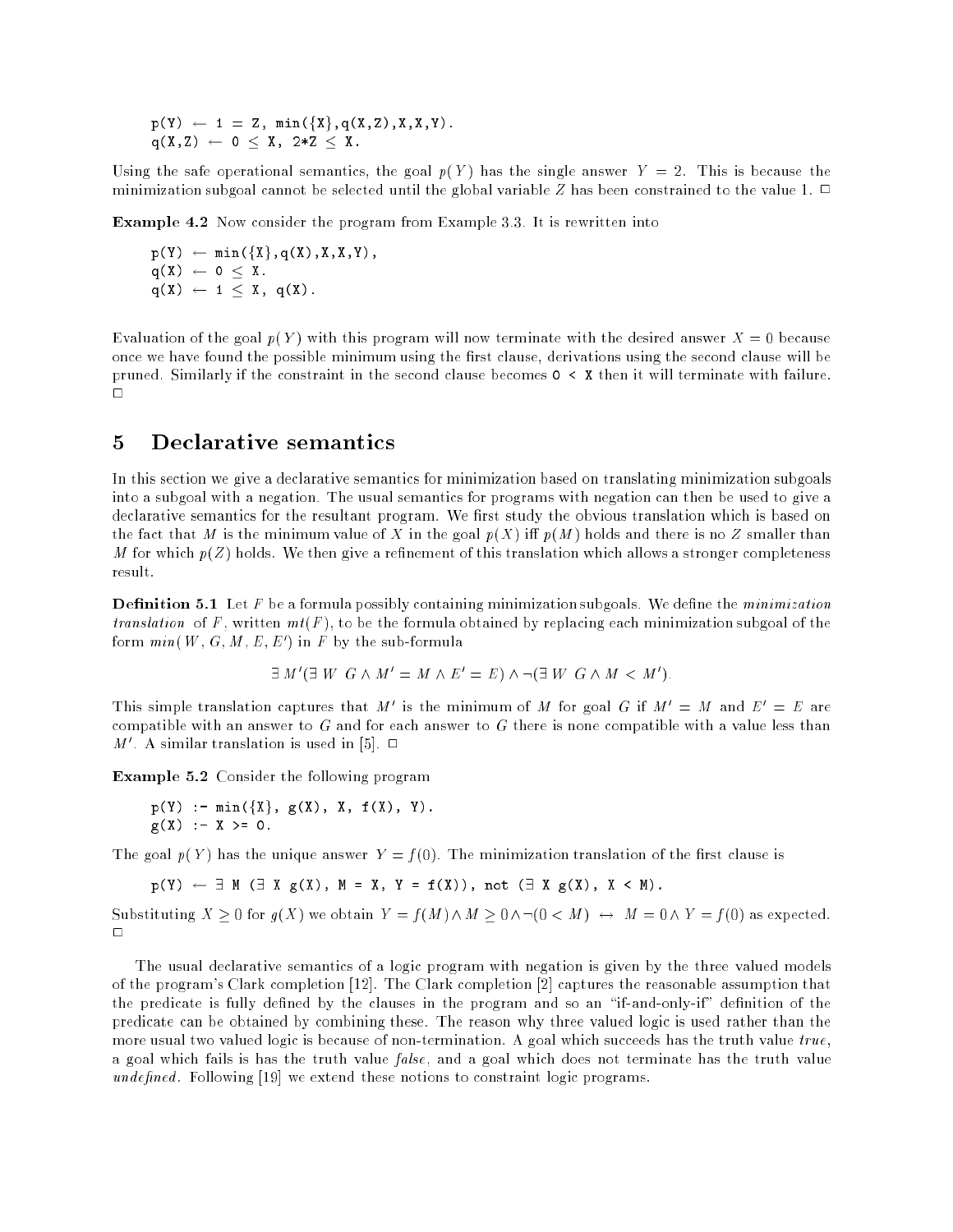**Definition 5.3** The completion, comp(P, A), of a program P over domain A is defined as follows. If

$$
p(\tilde{x}) \leftarrow B_1
$$
  
\n
$$
\vdots
$$
  
\n
$$
p(\tilde{x}) \leftarrow B_n
$$

are the rules in  $P$  defining  $p$ , where  $B_1, \ldots B_n$  are assumed to share no variables except  $x$  , then  $P$  -contains

$$
\forall \tilde{x} \ p(\tilde{x}) \leftrightarrow B_1 \lor \cdots \lor B_n
$$

If there are no rules defining  $p$  then  $P$  -contains  $\forall x \neg p(x)$ . Let  $w(\mathcal{A})$  be the theory of  $\mathcal{A},$  that is all first order sentences true in  $A$ . Then  $\textit{comp}(F, A)$  is  $F \wedge \textit{th}(A)$ .  $\Box$ 

Note we assume Kleene's strong three valued interpretation [11] of the connectives, except for  $\leftrightarrow$  which is given Lukasiewicz's interpretation, that is  $x \leftrightarrow y$  is true iff x and y have the same truth value (including both undefined), and false otherwise. Combining the minimization translation with the completion gives rise to a simple declarative semantics for programs with minimization.

**Definition 5.4** The *declarative semantics* of a program  $P$  containing minimization subgoals with constraints over A is the three-valued consequences of the theory  $comp(mt(P), A)$ . Thus we write

$$
comp(mt(P), \mathcal{A}) \models F
$$

if F holds in every three valued model of  $comp(mt(P), A)$ .  $\Box$ 

We wish to relate the operational semantics to the declarative semantics given by the completion. The following theorem and corollaries relates the two for the queries of most interest to a programmer, namely those that terminate.

**Theorem 5.5 (Soundness and Completeness of Minimization)** Let P be a program and L be a minimization subgoal. If state  $\langle \pi, L \rangle$  is finitely evaluable and non-floundering then

$$
comp(mt(P), A) \models \pi \land mt(L) \leftrightarrow \bigvee {\pi' \mid \pi' \in minimize^*(\pi, L)}
$$

Proof: (Sketch) By induction on the depth of minimization subgoals and simultaneously proving the following intermediate result: If  $\langle \pi, G \rangle$  is a state and  $\{\langle \pi_1, G_1 \rangle, \ldots, \langle \pi_n, G_n \rangle\}$  is the (possibly empty) set of states (modulo variable renaming) that  $\langle \pi, G \rangle$  can be reduced to in one step then

$$
comp(mt(P), A) \models \pi \wedge G \leftrightarrow \bigvee_{i=1}^{n} (\pi_i \wedge G_i)
$$

 $\Box$ 

Corollary 5.6 (Soundness and Completeness for Finitely Evaluable Goals) Let  $\langle \pi, G \rangle$  be a nonfloundering finitely evaluable state with answers  $\pi_1, \ldots, \pi_n$ . Then,

$$
comp(mt(P), A) \models \pi \land mt(G) \leftrightarrow \pi_1 \lor ... \lor \pi_n \Box
$$

As another corollary of the above proof we have a strong soundness result. Because any evaluated minimization subgoals in a successful derivation are obviously non-floundering and finitely evaluable, any successful derivation returns a correct answer. Similarly for goals G where every derivation is finitely failed. Formally

Corollary 5.7 (Soundness of Success and Finite Failure) If G has a successful (non-floundering)  $a$ erivation with answer constraint a then comp(mt(f); ${\cal A}$ )  $\models$  ya  $\to$  mt( $\cup$ ). If every aerivation for  $\cup$ is finitely fatted then comp(mt(f),  $A$ )  $\models$   $\neg$   $\exists$ mt(G).  $\sqcup$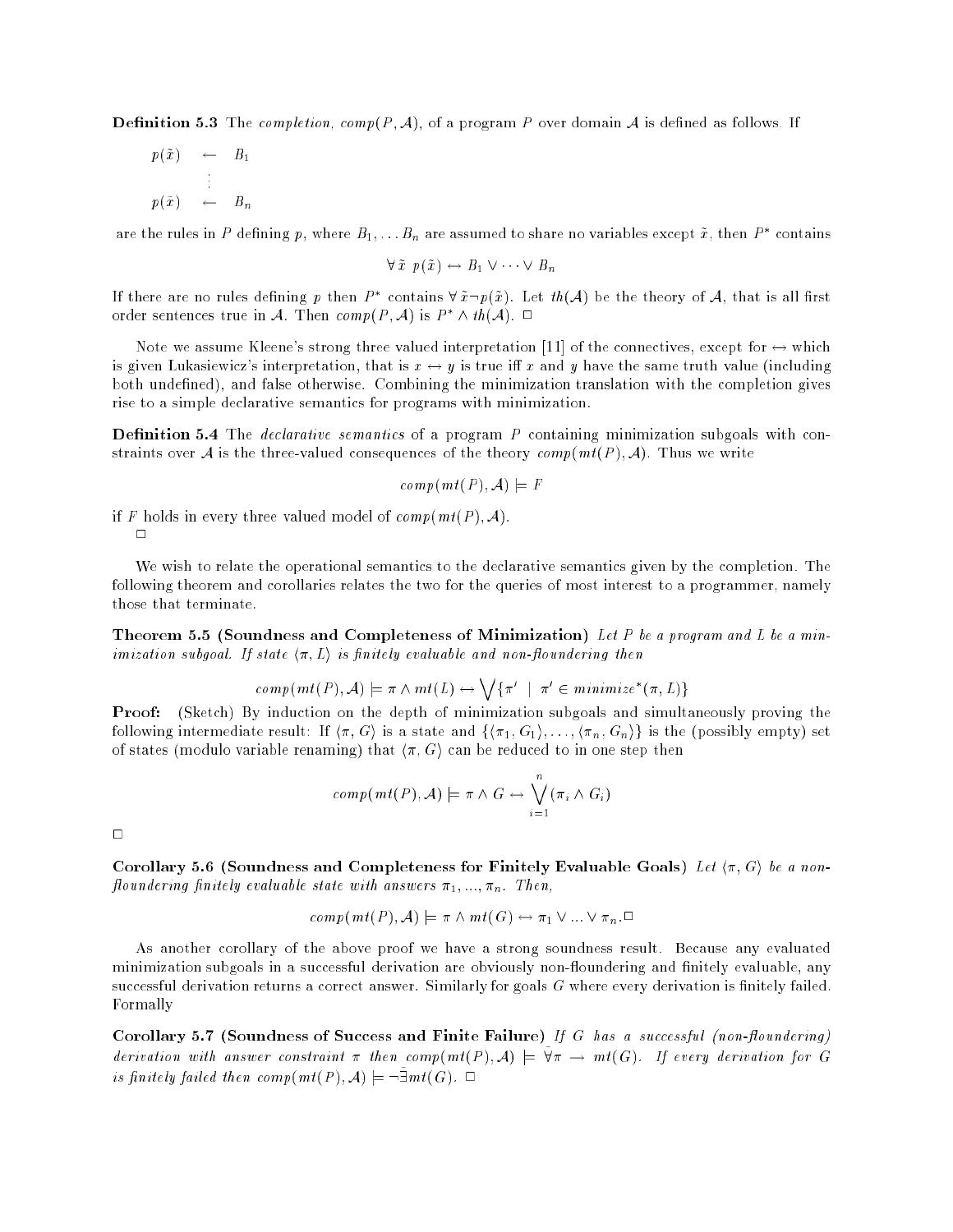We would also like a completeness result for goals which are not finitely evaluable. If we use constructive negation to implement optimization then completeness with respect to the three-valued consequences of  $comp(mt(P), \mathcal{A})$  is immediate [19]. However, even in the case of goals which do not flounder, no such completeness result holds for the more efficient operational semantics considered here. There are two problems.

The first problem arises because completeness of finite failure requires the use of a "fair" selection rule. A selection rule is *fair* if, in any infinite derivation, no subgoal remains unselected forever. However, safeness may force the selection rule to be unfair. This is most easily illustrated using an example involving negation. The usual operational semantics for negation, safe SLDNF, is safe in the sense that only ground negative literals may be selected. Thus it can also suffer from interaction between fairness and safeness.

**Example 5.8** Consider the following program and goal  $t(X)$ ,  $\neg r(X)$ .

t(1).  
\nt(X) :- X 
$$
\geq
$$
 1, t(X - 1).  
\nr(X) :- X  $\geq$  0.

Clearly the goal has no answers since  $t(X) \to X \ge 1$  and  $\neg r(X) \to X < 0$ . But even though the safe SLDNF derivation tree for the goal is flounder-free it is not finitely failed. This is because the negative goal  $\neg r(X)$  can only be selected after an answer for  $t(X)$  is found.  $\Box$ 

A similar problem can occur with minimization subgoals. Consider the execution of the goal

?-<sup>Z</sup> <sup>&</sup>lt; 0, min(fX,Yg, (X <sup>=</sup> 1, t(Y)), X, Y, Z).

Using the definition of *minimize* there are an infinite number of minimal answers to the goal ( $Z = 1, Z =$  $2, \ldots$ ), each of which is incompatible with other constraints in the goal. However the safe operational semantics does not finitely fail. To overcome this lack of fairness we must make a small change to the operational semantics.

The complete operational semantics is the same as the safe operationals semantics except that it uses the following rule for reducing minimization subgoals. When the selected fiteral  $L = min(W, G, M, E, E)$ from G is a minimization subgoal, the state  $\langle \pi, G \rangle$  can be reduced to  $\langle M \rangle = m \land E \equiv E \land \pi, G \cong G \setminus E$ where  $\Pi = \text{answer} s(\langle \pi, G' \rangle)$ , and  $m = \text{qlb}(M, \sqrt{\Pi})$ ,  $m \neq -\infty$ ,  $m \neq +\infty$ , and  $\langle \pi \wedge M \langle m, G \rangle$  is finitely evaluable.

The complete operational semantics essentially behaves the same as the safe operational semantics except when the minimization subgoal has an infinite number of answers. However it is less efficient because of repeated computation in the calculation of m and the execution of  $\{M = m \wedge \pi, G\}$ .

The second problem arises because in the operational semantics constraints that the environment  $\pi$ places on  $E$  are not applied until the minimization subgoal returns. If it does not terminate then these constraints are not considered even though they may be incompatible with the derivations causing nontermination.

**Example 5.9** Let  $P$  be the program:

$$
p := Y \ge 2, \min(\{X\}, g(X), X, X, Y).
$$
  
 
$$
g(X) := X < 1, g(X).
$$

Consider the derivation for goal p, clearly the minimization subgoal runs forever. The completion of  $mt(P)$ is just

$$
\begin{array}{l}p\leftrightarrow Y\geq 2,\ \exists\ M\ (\exists\ X\ g(X)\,,\ M=X,\ Y=X)\,,\ \neg\ (\exists\ X\ g(X)\,,\ X\,<\ M)\\ g(X)\ \leftrightarrow\ X\,\leq\ 1\,,\ g(X)\,. \end{array}
$$

Clearly comp(mt(P),  $\mathcal{R}$ )  $\models p \leftrightarrow false$  since  $Y \geq 2$ ,  $X = Y$ ,  $g(X)$  is false. Hence our operational semantics is incomplete.  $\square$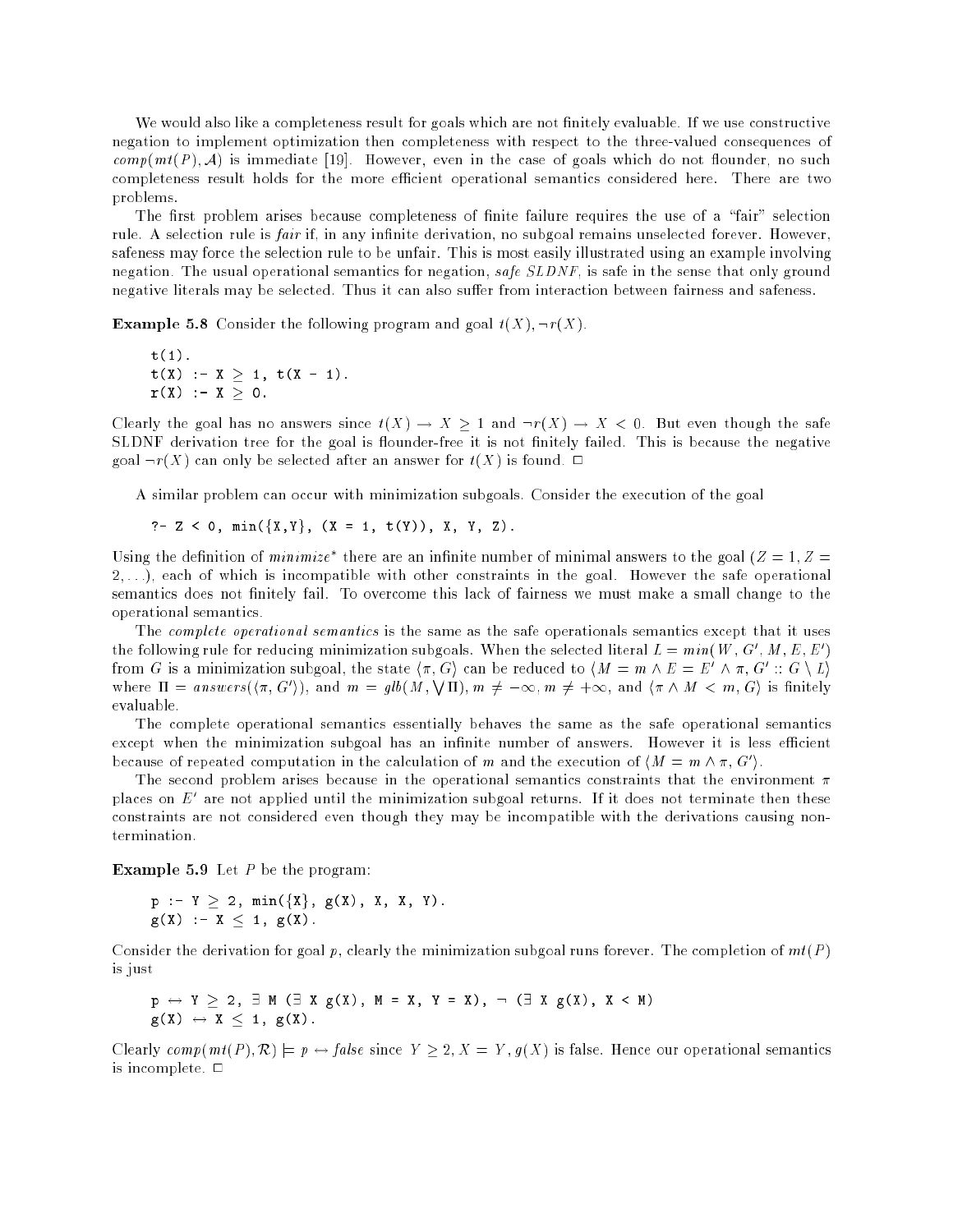What the second example illustrates is that our simple translation of minimization into negation does not agree with the operational semantics. To obtain a completeness result for non-terminating computations, we require a more complex translation which makes the translation of a minimization subgoal undefined whenever the subgoal is not finitely evaluable. The following translation achieves this.

**Definition 5.10** Let  $F$  be a formula possibly containing minimization subgoals. We define the *complex* minimization translation of F, written  $cm(f)$ , to be the formula obtained by replacing each minimization subgoal of the form  $min(W, G, M, E, E)$  in F by the sub-formula

$$
[\exists E'' m t (min(W, G, M, E, E''))] \quad \wedge \quad \langle [\exists E'' m t (min(W, G, M, E, E''))] \rightarrow m t (min(W, G, M, E, E')) \rangle.
$$

 $\Box$ 

The reason that this translation gives the desired behavior is that if  $\exists E'' \; mt(min(W, G, M, E, E'')]$ has truth value *undefined* then so does the whole sub-formula, otherwise the sub-formula is equivalent to  $m \iota(mm)$  ,  $W$  ,  $G$  ,  $M$  ,  $E$  ,  $E$  )), our original translation. Thus the preceding theorems of soundness and completeness for finitely evaluable sub-goals still hold for this new translation because in such cases the translations are equivalent.

Examining the program P from the previous example, because

$$
\exists E'' \exists M(\exists X \ g(X), X = M, X = E''), \neg (\exists X \ g(X), X < M)
$$

is undefined,  $comp(mtc(P), \mathcal{A})$  makes p undefined rather than false.

Given the new translation for min(W, G, M, E, E ) and assuming evaluation with the complete operational semantics we can now give the desired completeness result.

Theorem 5.11 (Completeness of Success and Finite Failure) If P is a program over constraint domain A and there exists a safe and fair selection rule for which all derivations of  $\pi \wedge G$  for P are flounderfree, then

 $\{a\}$  if complemels  $\{A\}$   $\mapsto$  venter  $\wedge$  G fuch a  $\wedge$  G has successful derivations with answers  $\pi_1, \ldots \pi_n$  such that  $A \models \pi \leftrightarrow \pi_1 \vee \cdots \vee \pi_n$ , and

 $\{v\}$  if complement f,  $A$ )  $\models \neg$  contra A G i and every flatry aerivation for G is finitely fatted.  $\Box$ 

**Proof:** (Sketch) The proof relies on results from constructive negation [19] which show comp(cmt(P), A)  $\models$  $\chi$  cmt(  $\pi$   $\wedge$  G) in using constructive negation the goal cmt(  $\pi$   $\wedge$  G) is totally successful, i.e. has answer constraints  $\pi_1, \ldots, \pi_n$  such that  $A \models \pi \leftrightarrow \pi_1 \vee \cdots \vee \pi_n$  and complement  $f, A \models \neg \bot$ cment  $\pi \wedge G$ ) in using constructive negation the goal  $cmt(\pi \wedge G)$  is finitely failed. The proof is by induction on the least depth of the breadth first derivation tree that makes  $cmt(\pi \wedge G)$  totally successful or finitely failed. Essentially we prove that  $cmt(\pi \wedge G)$  is totally successful (finitely failed) wrt  $cmt(P)$  iff  $\pi \wedge G$  is totally successful (resp. finitely failed) wrt  $P$ .  $\Box$ 

### 6 Implementation

In this section we sketch how we have extended an existing CLP compiler so as to provide optimization. The compiler is for the language  $CLP(\mathcal{R})$  [9, 10] in which constraints are linear arithmetic equations and inequalities. Adding optimization is useful as it means that linear programming problems from operations research can be naturally expressed as simple programs.

There are three features to note about this implementation. The first feature is that by a simple modification to the  $CLP(\mathcal{R})$  solver for testing satisfiability of linear inequalities, we obtain a low level minimization function  $min_{exp}(E, \pi)$  which computes the greatest lower bound of the arithmetic expression E for the current constraint store  $\pi$  or  $-\infty$  if no such bound exists. The Simplex algorithm already employed in the solver for testing satisfaction can also be used for minimization.

The second feature of the implementation to note, is how we efficiently prune off useless derivations when computing the minimal value of an expression with respect to a goal. This is done by the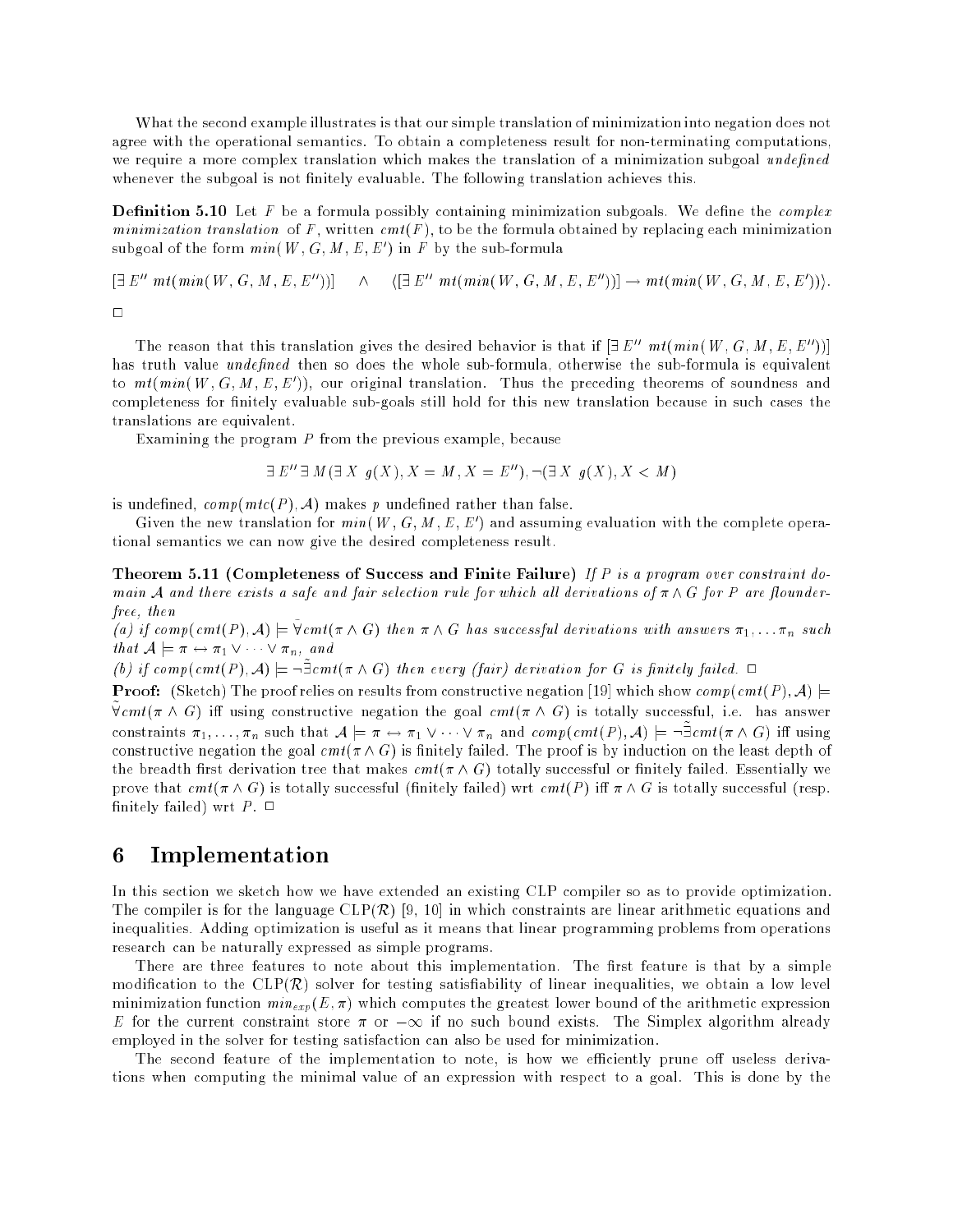function mingoal (G; <sup>E</sup> ; ) which uses <sup>a</sup> type of branch-and-bound algorithm, in which the current best  $\mathbf{v}$  value the search. The density of minimum is used to provide the function of  $\mathbf{v}$  $get\_first\_answer$  (G, a) which returns a tuple  $\{n_+, D\}$  such that a is the constraint store after iniding the first answer to the state  $\langle \pi, G \rangle$  and B is the backtrack information. Subsequent answers to the goal G are found using  $\it{get\_next\_answer}$  is a p which backtracks and finds a new answer to  $G$  and returns a tuple containing the new constraint store and new backtrack information. The procedure  $\it{aaa\_constant}$  ( $\it{n}$  ,  $\it{n}$  ) adds the constraint  $\pi$  to the current store  $\pi$  in such a way that subsequent backtracking inside  $min_{goal}$ will not remove it.

```
\cdots \cdots \cdots \cdots \cdots \cdots \cdotscmin := +\infty;
       \langle \pi, B \rangle := get_first_answer(G,\pi);
        where \sim for a factor \sim factor \sim\mathcal{I} = \{ \ldots, \ldots, \mathcal{I} \} . Then the contract then the contract theorems of \mathcal{I} = \{ \ldots, \mathcal{I} \}cmin := min_{exp}(E, \pi);
                             \equiv 1 then returns returns returns (coming );
                             add\_constraint(E < cmin, \pi);\langle \pi, B \rangle := get_next_answer(B,\pi);
        return (cmini)
```
The final feature of the implementation to note, is that, by using meta-level constructs in  $CLP(\mathcal{R})$ for projection and access to the current constraints in the store, it is possible to write the function  $minimize (L, \pi)$  using the function  $min_{goal}(G, E, \pi)$ . In fact, in the current implementation, a program with optimization subgoals is translated into an equivalent program which contains meta-level calls and calls to the function  $min_{exp}(E, \pi)$ .

The current implementation compromises completeness in two ways. First it uses a left-to-right selection rule. This is unfair and if the leftmost literal is an optimization subgoal whose global variables are not ground there is a runtime error. Second it uses a depth-first traversal of the derivation tree. This means that it will not terminate when it encounters an infinite branch which cannot be pruned by the current estimate of  $cmin$ . These restrictions improve efficiency, and in practice are not severe, resembling those used in most Prolog implementations. Of course, the implementation is still sound.

### 7 Related Work

The declarative semantics is based on completion semantics developed for negation by Kunen [12] for logic programs, and extended to constraint logic programs by Stuckey [19]. Our operational semantics is related to that proposed by Naish [17] for negation and aggregation, in that optimization subgoals must delay until their global variables have a fixed value. Using the current best optimum to prune the search space is related to the operational semantics of optimization in 2LP [16] and CHIP's minimize(G, M) predicate [3].

Our proofs are based on expressing optimization in terms of negation. We emphasize that although negation is used to formalize optimization, the replacement of minimization with negation does not lead to an operationally feasible approach to minimization using safe SLDNF. The translation of the clause in Example 5.2 to a normal program gives

p(Y) :- g(X), <sup>X</sup> <sup>=</sup> M, f(X) <sup>=</sup> Y, not np(M). np(M) :- g(X), <sup>X</sup> <sup>&</sup>lt; M.

Safe SLDNF execution of the program flounders on the goal  $p(Y)$  while our operational semantics succeeds. If we use constructive negation then the translation does lead to executable programs. Furthermore there is no need for a safe selection rule. Unfortunately few implementations of constructive negation exist and in general they have severe efficiency problems. For this reason the operational semantics we give is quite different to (and more efficient than) the usual operational semantics for constructive negation.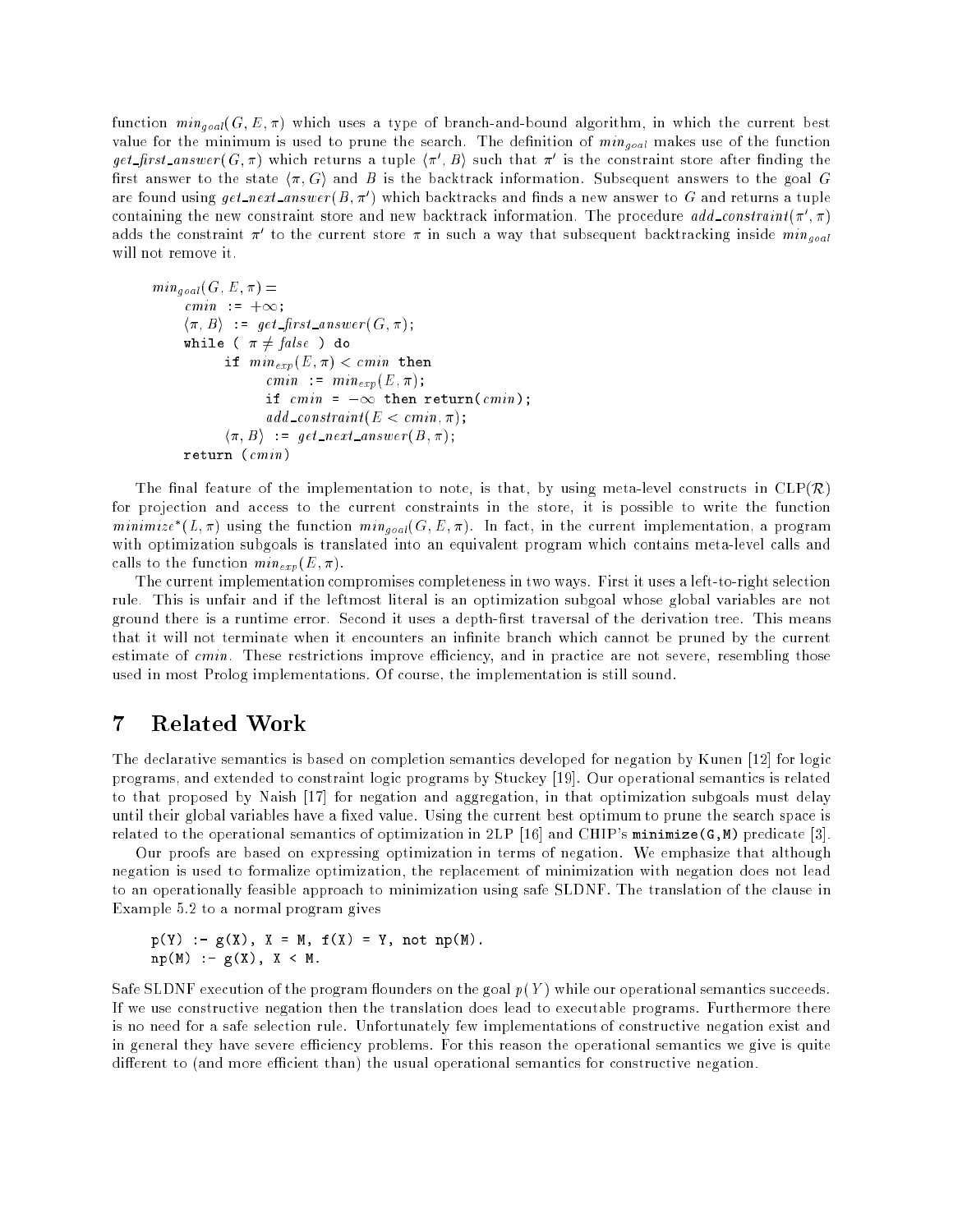Deductive database researchers have studied aggregation, in particular minimization [5]. For example their goal groupby( $p(X,Y)$ ,  $[X]$ ,  $T = min(Y)$ ) corresponds in intent to the minimization subgoal  $min(Y, p(X, Y), Y, Y, T)$ . Although apparently related, we cannot make use of their results in our setting because of the bottom-up operational paradigm used in deductive databases. Other research has considered building an interactive querying facility above the CLP program, which allows optimization queries [15]. However, in this setting optimization is not part of the language but rather sits on top of it.

We have recently been made aware of work by Fages [4]. He has independently suggested a number of related operational semantics for optimization in CLP languages. He also provides a declarative semantics based on a translation of minimization to negation, similar to  $mt$ . He does not give explicit soundness or completeness results for these operational semantics, but he seems to suggest that soundness and completeness follows immediately from results in constructive negation [19]. However our need for the more complex translation,  $cmt$ , suggests that completeness is more difficult to prove.

### References

- [1] Chan, D. An extension of constructive negation and its application in coroutining. Procs. North American Conf. on Logic Programming 89 (Cleveland, October 1989) 477-493.
- [2] Clark, K. Negation as failure. Logic and Databases. Gallaire H. and Minker J. (Eds.) Plenum Press, New York, 1978, 293-322.
- [3] Dincbas, M., van Hentenryck, P., Simonis, H., Aggoun, A., Graf, T., and Berthier, F. The constraint logic programming language CHIP. Proceedings of the International Conference on Fifth Generation Computer Systems  $FGCS-88$  (Tokyo, Japan, December 1988) 693-702.
- [4] Fages, F. On the semantics of optimization predicates in CLP languages. Presented as a position paper at First Workshop on Principles and Practice of Constraint Programming. Newport, Rhode Island, April 1993.
- [5] Ganguly, S., Greco, S., and Zaniolo, C. Minimum and maximum predicates in logic programming. Proceedings of the Tenth Principles of Databases Symposium (Denver, June 1991) 154-163.
- [6] Gorlick, M.M., Kesselman, C.F., Marotta, D.A., and Parker, D.S. Mockingbird: a logical methodology for testing. Journal of Logic Programming  $8$  (1990) 95-119.
- [7] Heintze, N.C., Michaylov, S., Stuckey, P.J. and Yap, R. On meta-programming in  $CLP(\mathcal{R})$ . Proc. North American Conference on Logic Programming (Cleveland, October 1989) 52-68.
- [8] Jaffar, J. and Lassez, J.-L. Constraint logic programming. Proc. Fourteenth Ann. ACM Symp. Principles of Programming Languages (San Francisco, California, 1987) 111-119.
- [9] Jaffar, J., Michaylov, S., Stuckey, P., and Yap, R. The  $CLP(\mathcal{R})$  language and system. ACM Transactions on Programming Languages and Systems  $14$  (1992) 339-395.
- [10] Jaffar, J., Michaylov, S., Stuckey, P., and Yap, R. An abstract machine for  $CLP(\mathcal{R})$ . Proc  $ACM$ SIGPLAN Conf. on Programming Language Design and Implementation (San Francisco, June 1992) 128{139.
- [11] Kleene, S.C. *Introduction to Metamathematics*. North-Holland, 1952.
- [12] Kunen, K. Negation in logic programming. *Journal of Logic Programming* 4 (1987) 289-308.
- [13] Lassez, C., McAloon, K., and Yap, R. Constraint logic programming and options trading. IEEE Expert  $2(1987)$  42-50.
- [14] Lloyd, J.W. Foundations of Logic Programming (2nd Ed.) Springer-Verlag, Berlin, 1987.